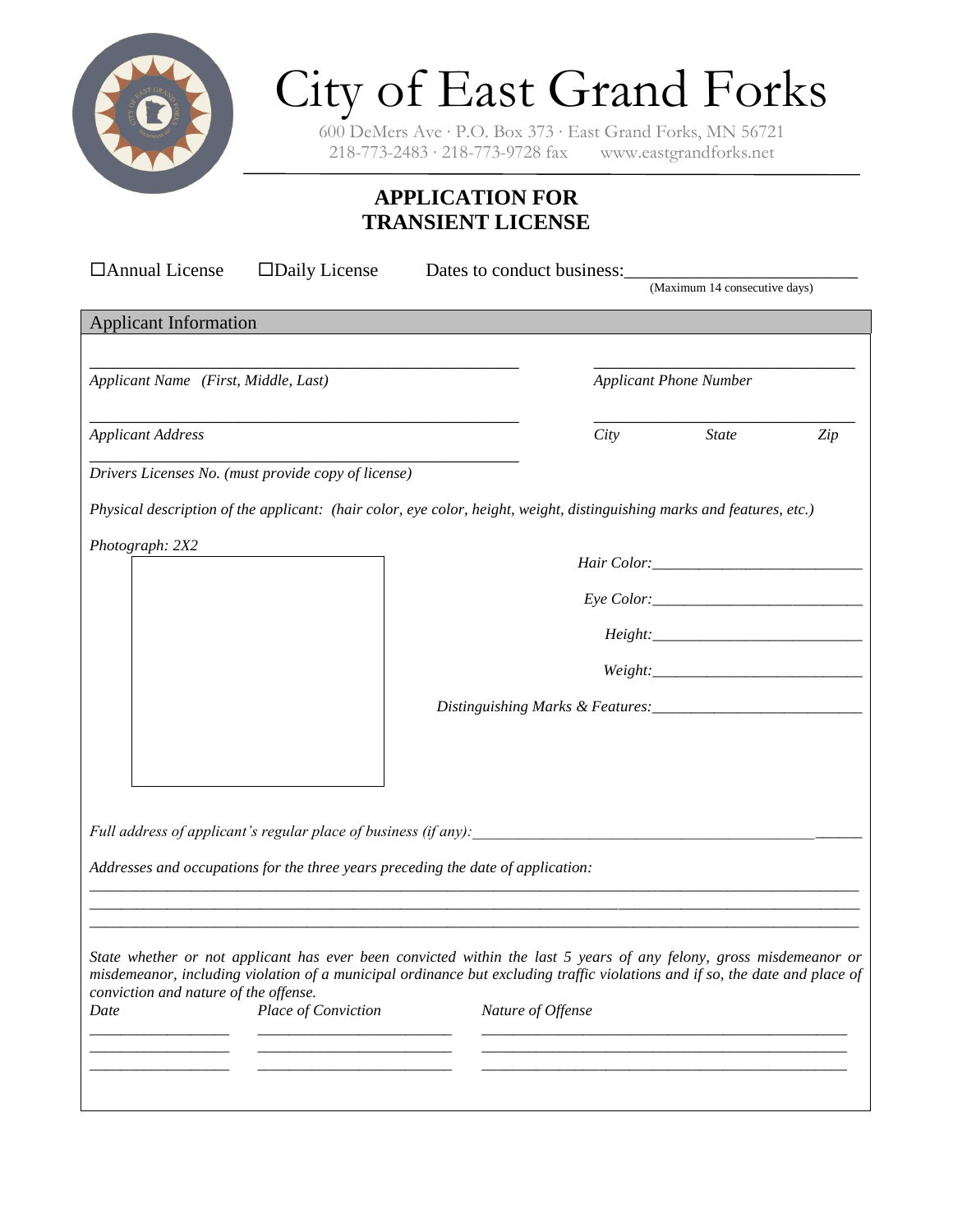## City of East Grand Forks Application for Transient License

| <b>Business Information</b>                                                                                                    |               |                     |                                                                    |     |
|--------------------------------------------------------------------------------------------------------------------------------|---------------|---------------------|--------------------------------------------------------------------|-----|
|                                                                                                                                |               |                     |                                                                    |     |
| <b>Business Name</b>                                                                                                           |               |                     | <b>Business Phone Number</b>                                       |     |
|                                                                                                                                |               |                     |                                                                    |     |
| <b>Business Address</b>                                                                                                        |               | City                | <b>State</b>                                                       | Zip |
|                                                                                                                                |               |                     |                                                                    |     |
| Fed Tax ID No.<br>MN Tax ID No.                                                                                                |               |                     |                                                                    |     |
|                                                                                                                                |               |                     |                                                                    |     |
| Any and all addresses & telephone numbers where the applicant can be reached while conducting business: ____________           |               |                     |                                                                    |     |
| List 3 most recent locations where the applicant has conducted business as a peddler.                                          |               |                     |                                                                    |     |
| Cities                                                                                                                         |               | Dates               |                                                                    |     |
|                                                                                                                                |               |                     |                                                                    |     |
|                                                                                                                                |               |                     |                                                                    |     |
|                                                                                                                                |               |                     |                                                                    |     |
| Corporate Information (if applicable)                                                                                          |               |                     |                                                                    |     |
|                                                                                                                                |               |                     |                                                                    |     |
| Corporate Name                                                                                                                 |               | <b>Phone Number</b> |                                                                    |     |
|                                                                                                                                |               |                     |                                                                    |     |
| Corporate Address                                                                                                              |               | City                | <b>State</b>                                                       | Zip |
| <b>Notarized Signature</b>                                                                                                     |               |                     |                                                                    |     |
| I hereby certify that I have completely filled out the entire above application and that the application is true, correct, and |               |                     |                                                                    |     |
| accurate.                                                                                                                      |               |                     |                                                                    |     |
| Signature of Applicant (must be notarized)                                                                                     |               | Date                |                                                                    |     |
|                                                                                                                                |               |                     |                                                                    |     |
|                                                                                                                                |               |                     |                                                                    |     |
|                                                                                                                                |               |                     |                                                                    |     |
| made and signed the foregoing application; that he/she has read said application together with the questions, answers, and     |               |                     | being first duly sworn, on oath says that he/she is the person who |     |
| statements therein and knows the contents thereof, and that the same are true to his/her own knowledge.                        |               |                     |                                                                    |     |
|                                                                                                                                |               |                     |                                                                    |     |
|                                                                                                                                | Signature     |                     |                                                                    |     |
| Subscribed and sworn to before me                                                                                              |               |                     |                                                                    |     |
| This $\_\_\_$ day of $\_\_\_\_$ 200 $\_\_\_\_$                                                                                 | Notary Public |                     |                                                                    |     |
|                                                                                                                                |               |                     |                                                                    |     |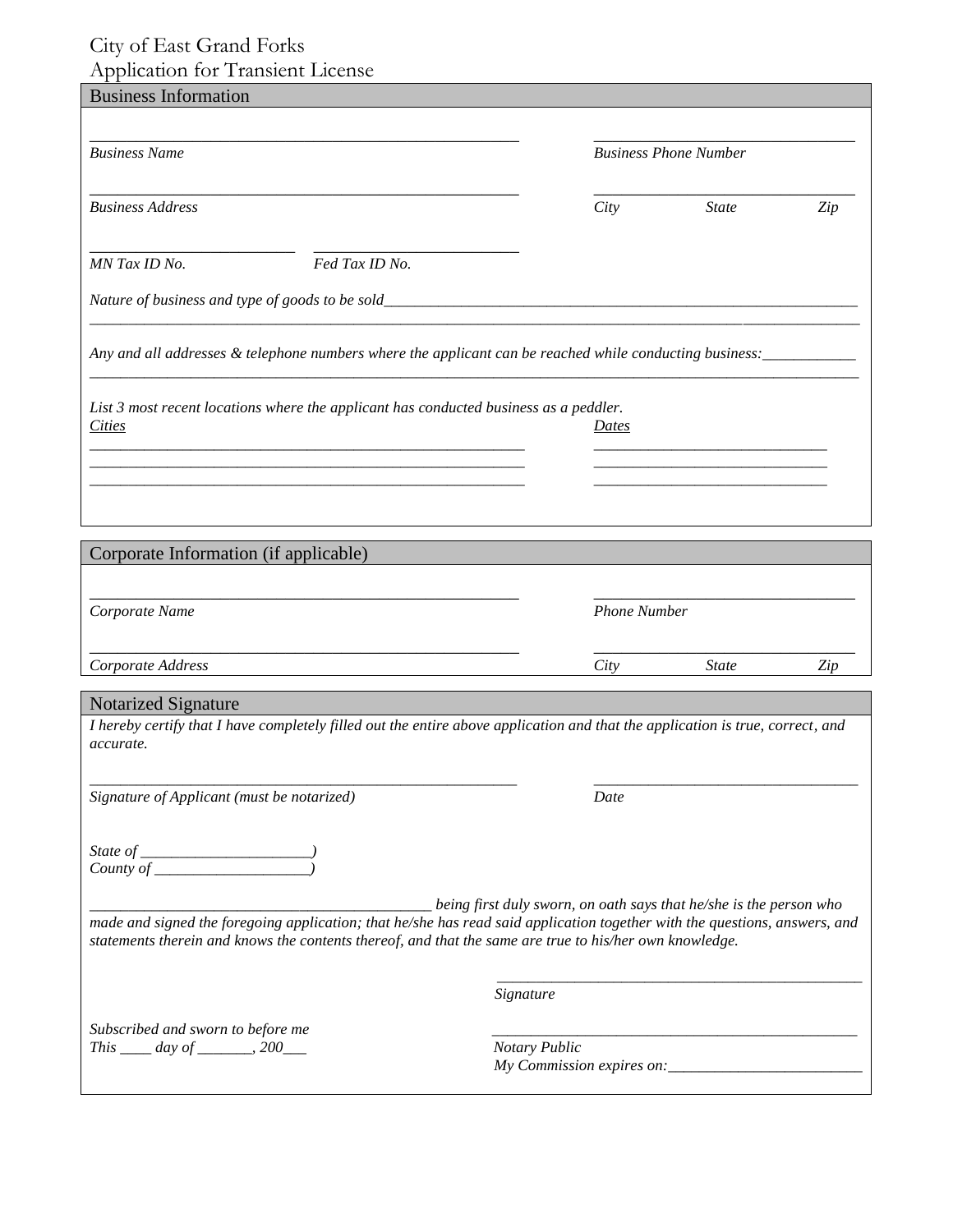# City of East Grand Forks Application for Transient License

| Internal Use Only                                                                                                                                                                                                              |  |  |  |  |  |
|--------------------------------------------------------------------------------------------------------------------------------------------------------------------------------------------------------------------------------|--|--|--|--|--|
| The following items need to be completed and/or attached in order for the application to be processed:                                                                                                                         |  |  |  |  |  |
| $\overline{\text{ECopy}}$ of the County License (218-281-2554)                                                                                                                                                                 |  |  |  |  |  |
| $\sqrt{\phantom{a}}$ Copy of Drivers License<br>$\sqrt{\phantom{a}}$ Copy of vehicle registration & ID Number                                                                                                                  |  |  |  |  |  |
| *□ Application completed in full, signed, notarized                                                                                                                                                                            |  |  |  |  |  |
|                                                                                                                                                                                                                                |  |  |  |  |  |
| (Check payable to City of East Grand Forks)<br>$*$ $\Box$ Background Check                                                                                                                                                     |  |  |  |  |  |
|                                                                                                                                                                                                                                |  |  |  |  |  |
| *Police Chief: $□$ approved $□$ denied                                                                                                                                                                                         |  |  |  |  |  |
|                                                                                                                                                                                                                                |  |  |  |  |  |
| Date: the contract of the contract of the contract of the contract of the contract of the contract of the contract of the contract of the contract of the contract of the contract of the contract of the contract of the cont |  |  |  |  |  |
| $\Box$ Approved $\Box$ Denied License Number                                                                                                                                                                                   |  |  |  |  |  |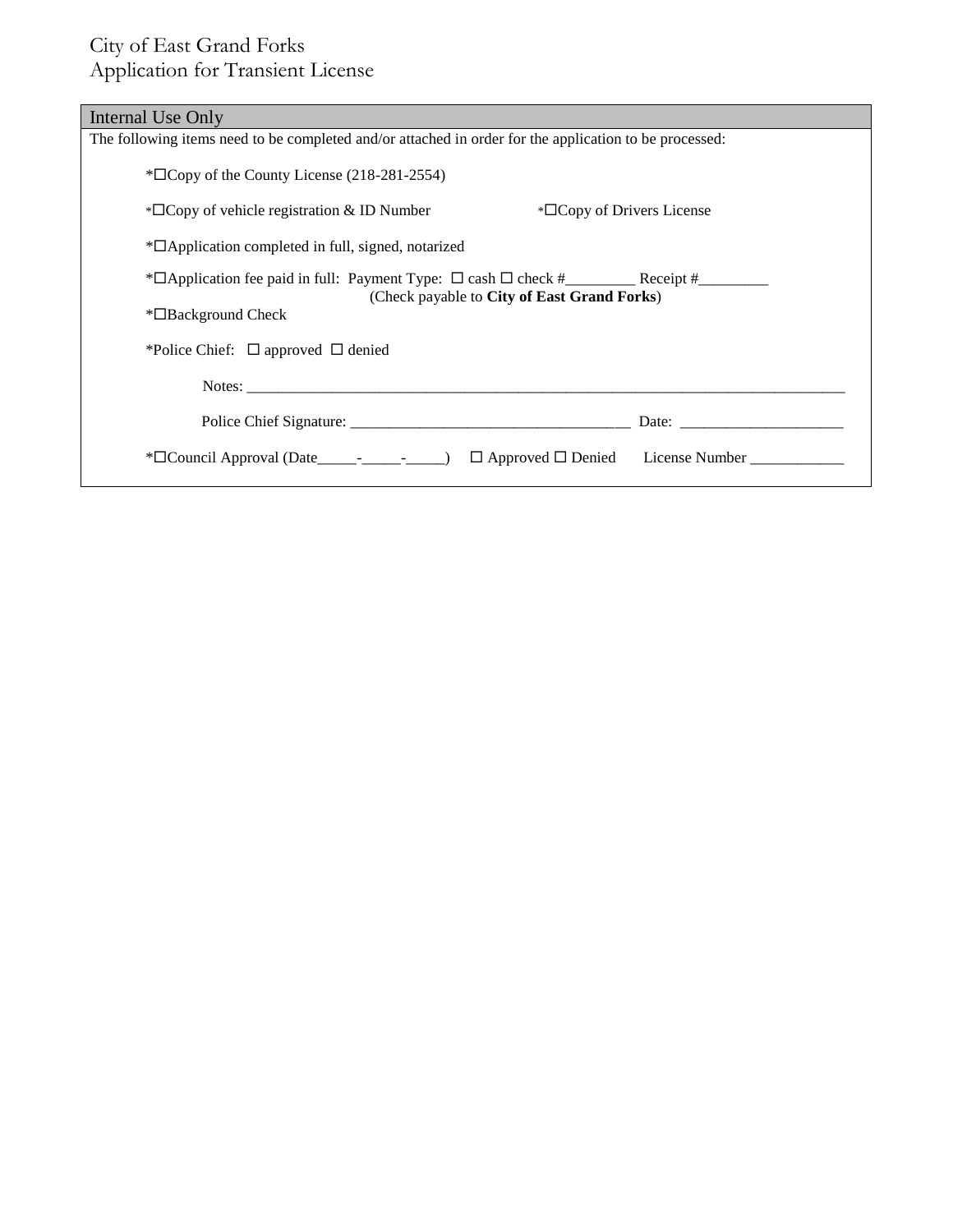City of East Grand Forks Application for Transient License

### Proof of Workers' Compensation Insurance Coverage

Minnesota Statute Section 176.182 requires every state and local licensing agency to withhold the issuance or renewal of a license or permit to operate a business in Minnesota until the applicant presents acceptable evidence of compliance with the workers' compensation insurance coverage requirement of Section 176.181, Subd. 2. The information required is: The name of the insurance company, the policy number, and dates of coverage or the permit to self-insure. This information will be collected by the licensing agency and put in their company file. It will be furnished, upon request, to the Department of Labor and Industry to check for compliance with Minnesota Statute Sec. 176.181, Subd. 2.

This information is required by law, and licenses and permits to operate a business may not be issued or renewed if it is not provided and/or is falsely reported. Furthermore, if this information is not provided and/or falsely reported, it may result in a \$1,000 penalty assessed against the applicant by the Commissioner of the Department of Labor and Industry payable to the Special Compensation Fund.

Provide the information specified above in the spaces provided, or certify the precise reason your business is excluded from compliance with the insurance coverage requirement for workers' compensation.

Insurance Company Name: \_\_\_\_\_\_\_\_\_\_\_\_\_\_\_\_\_\_\_\_\_\_\_\_\_\_\_\_\_\_\_\_\_\_\_\_\_\_\_\_\_\_\_\_\_\_\_\_\_\_\_\_\_

(Not the insurance agent)

Policy Number or Self-Insurance Permit Number: \_\_\_\_\_\_\_\_\_\_\_\_\_\_\_\_\_\_\_\_\_\_\_\_\_\_\_\_\_\_\_\_\_

Dates of Coverage:

(Or)

I am not required to have workers' compensation liability coverage because:

( ) I have no employees covered by the law.

( ) Other (specify)

I HAVE READ AND UNDERSTAND MY RIGHTS AND OBLIGATIONS WITH REGARDS TO BUSINESS LICENSES, PERMITS AND WORKERS' COMPENSATION COVERAGE, AND I CERTIFY THAT THE INFORMATION PROVIDED IS TRUE AND CORRECT.

*Signature*

\_\_\_\_\_\_\_\_\_\_\_\_\_\_\_\_\_\_\_\_\_\_\_\_\_\_\_\_\_\_\_\_\_\_\_